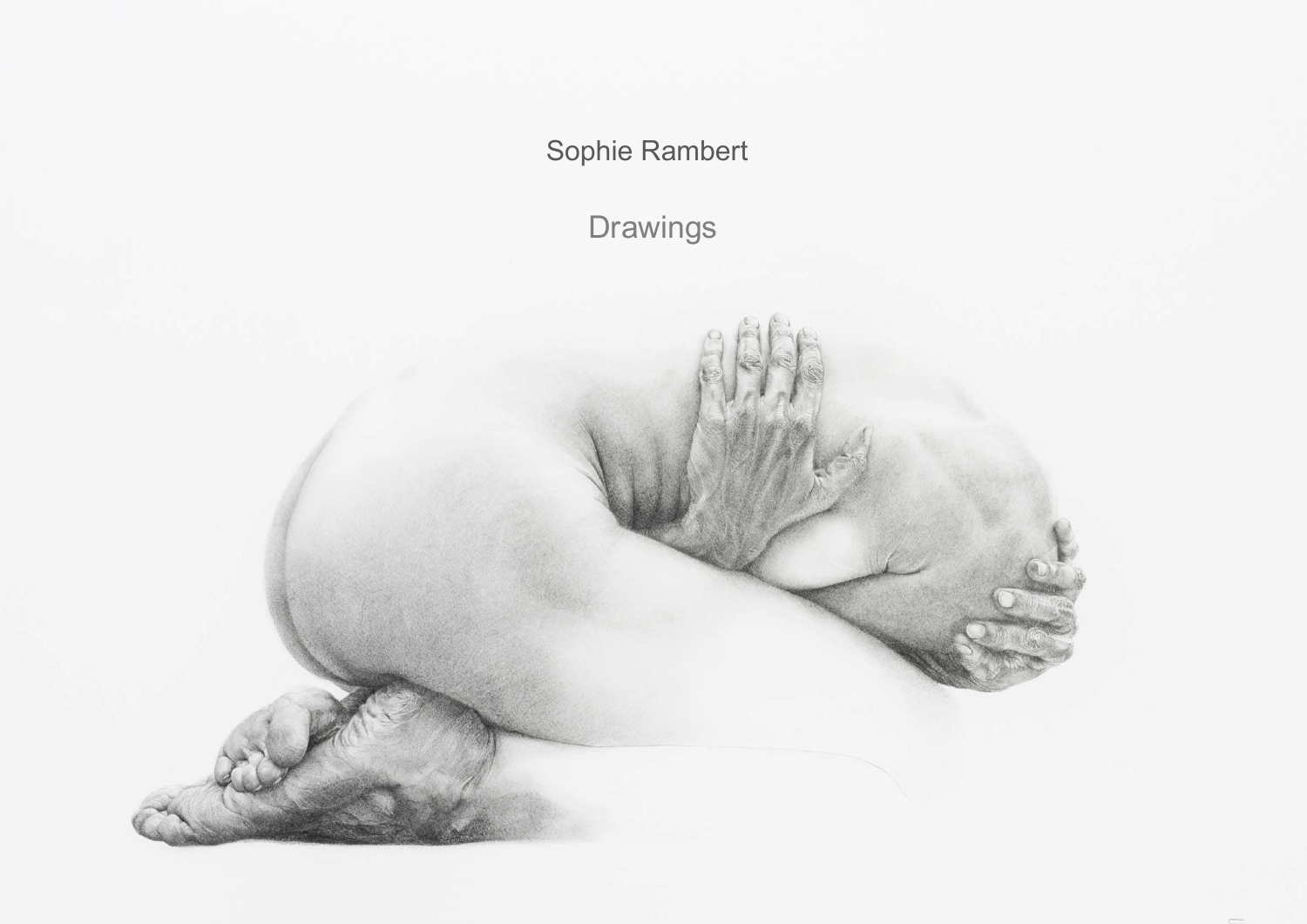If, in other artists, I'm moved by the very matter of painting, I like the economy of means, the precarious, essential but also irreversible character of drawing and, above all, the naked stroke, the line, fragile and fluid or, on the contrary, curt and sharp.

Hence, if at first I used to work with inks, I finally gave up on colours, distortions, drips, to reach, thanks to the black stone only, a more analytical than expressive processing, to show, thanks to the bareness of drawing, body's very own strengths, and maybe even a more personal writing, less characterized by the heritage of the paintings and drawings which had left their mark on me, those of Marlène Dumas, Francis Bacon and Egon Schiele particularly.

### The body, a dialectics of desire

The body, the mere flesh and skin which we inhabit. More than meat, the body is skin : its story is inscribed in it.

The body, the most universal thing there is, as well as the most singular, the most familiar and intimate, yet at the same time always foreign.

The Other's body : naked yet impenetrable, experience of what is left, even in the most intimate, the barest, the most known one may believe, inexhaustible, elusive, unseizable.

The body which, in its vulnerability and strength, is the oxymoronic figure of shared ambivalences, the one of desire, the one of the sexes.

Playing with contrasts between a sharp line and the softness of surfaces, it is to this body, alive, rich of its oppositions that I want to bring the viewer back, as if he was facing his own ambivalence.

The body is naked, isolated on the bare surface of the paper, an emptiness from which the body emerges, defeating it temporarily.

It is a body out of place and time, deprived of any clothing, context, narrative, reduced to its condition of body, naked and observed. Because if the body is depicted alone, it is nonetheless always caught in the gaze of another, whose absence here calls for a viewer.

Body caught between inwardness and exteriority, that desires and is desired, offering and concealing itself, strained in its very surrender.

# Artistic process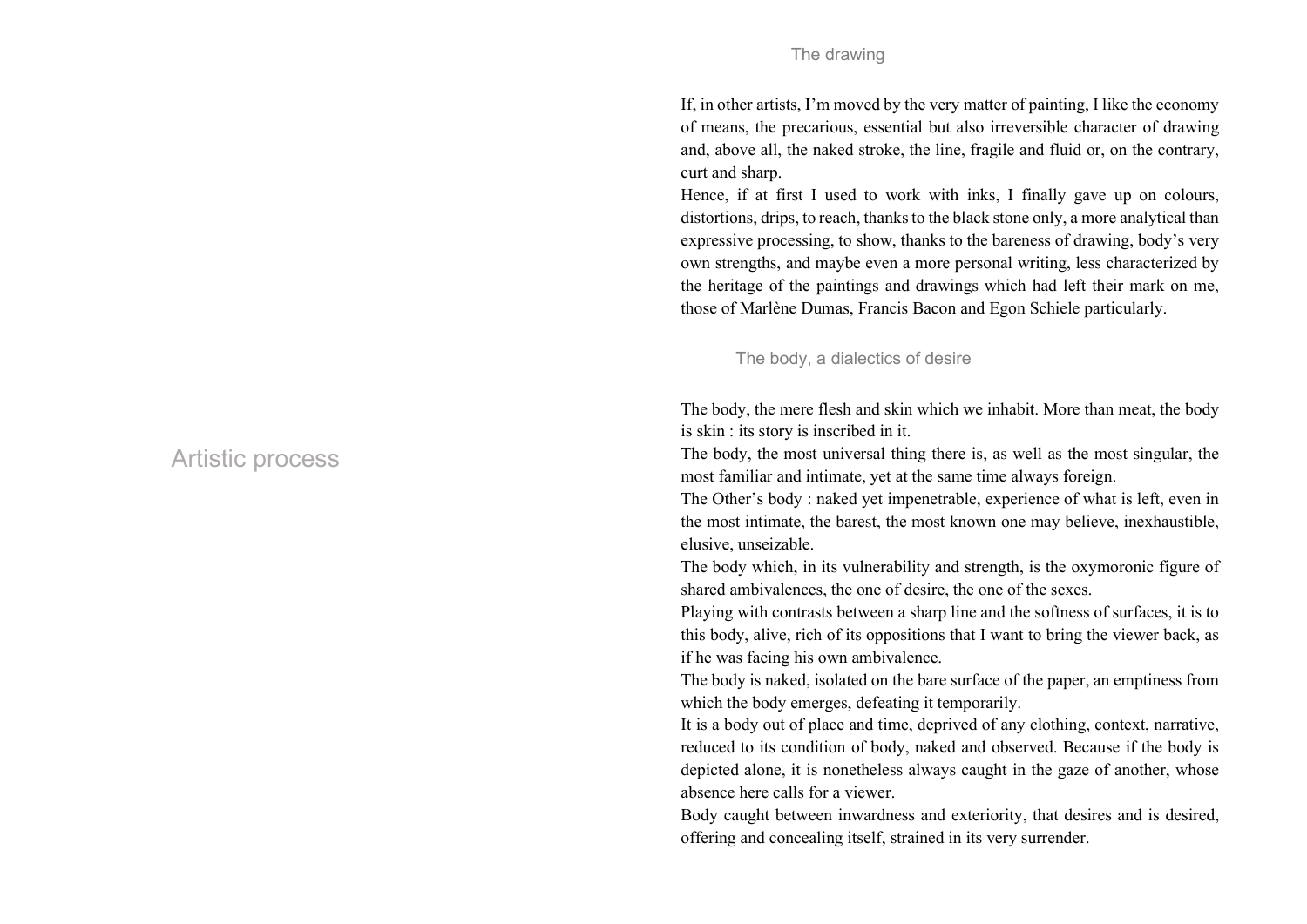#### EXHIBITIONS

- 2021 Où il est question de proportions, Galerie GNG, Paris, FR Sophie Rambert, Galerie GNG, Paris, FR
- 2020 CRAC, 17<sup>e</sup> Biennale d'art contemporain, Champigny sur Marne, FR
- 2019 Macparis, Bastille Design Center, Paris, FR Salon dessin et peinture à l'eau, Grand Palais, Paris, FR L'Expo, 6<sup>e</sup> Biennale d'art contemporain, Le Pecq, FR
- 2018 Dessins I, Espace d'art Chaillioux, Fresnes, FR
- 2017 Parcours de l'Art, Théâtre Benoît XII, Avignon, FR Passage à l'Art, Cherbourg, FR
- 2016 Ventes aux enchères Artcurial, Paris, FR Parisartistes, Hôtel de l'Industrie, Paris, FR Art for Autism, Château Saint-Jean de Beauregard, FR Le dessin dans tous ses états, Château des Bouillants, Dammarie-les-Lys, FR
- 2015 Luxembourg Art Prize, Galerie Hervé Lancelin, Luxembourg, LU Challenge Egrégore, Galerie Egrégore, Marmande, FR MIAC Puls'Art, Cité des Arts, Le Mans, FR Drawing here, Galerie Schwab Beaubourg, Paris, FR 4ème Zoom, Galerie L'Arrivage, Troyes, FR
- 2014 Macparis, Espace Champerret, Paris, FR Les Quinconces, Le Mans, FR
- 2013 Les Hivernales, Commissariat Christian Noorbergen, Montreuil, FR Art on paper, avec la Galerie Graphem, Bruxelles, BE Du chat de Steinlen à la force expressionniste de Sophie Rambert, Galerie Roussard, Paris, FR DDessin, avec la Galerie Graphem, Atelier Richelieu, Paris, FR
- 2012 Macparis, Espace Champerret, Paris, FR Artcité, Fontenay-sous-Bois, FR MIAC Puls'Art, Cité des Arts, Le Mans, FR
- 2011 Festival International de Peinture, La Ferté Bernard, FR Galerie L'Atelier d'Icare, Le Mans, FR
- 2010 Magie du dessin, Galerie Anne Cros, Pézenas, FR Galerie Besnier, Le Mans, FR Art Nîm, Parc des expositions, Nîmes, FR

#### PRIZE

- 2019 Prix Roger Deverin, Fondation Taylor, Paris, FR
- 2015 Luxembourg Art Prize, Luxembourg, LU Finaliste Challenge Egregore, Marmande, FR - Finaliste
- 2013 Toile d'or, Fédération Nationale De La Culture Française, Paris, FR
- 2011 Prix de dessin, Festival international de peinture, La Ferté Bernard, FR
- 2010 Prix de dessin, Art Nîm, Nîmes, FR